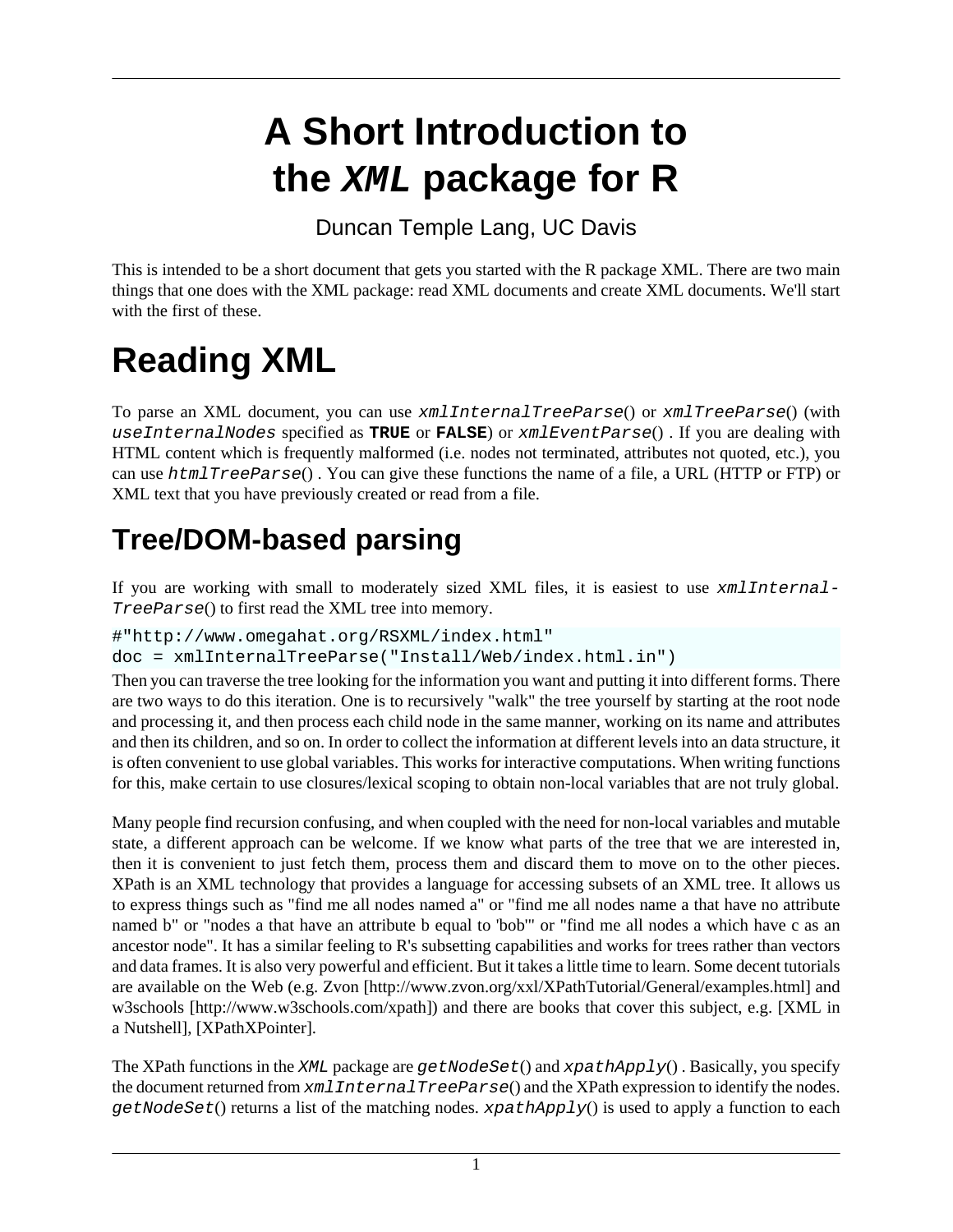<span id="page-1-0"></span>of those nodes, e.g. find nodes named "a anywhere in the tree that have an "href" attribute and get the value of that attribute

```
src = xpathApply(doc, "//a[@href]", xmlGetAttr, "href")
```
Of course, once we have the nodes of interest, we need to be able to extract their information. There are several functions to do this: xmlName(), xmlAttrs(), xmlGetAttr(), xmlChildren() and xml- $Value()$ . xmlName() gets the name of the node/element. xmlAttrs() returns all the attribute name-value pairs as a character vector while  $xmlGetAttr()$  is used to query the value of a single attribute with facilities for providing a default value if it is not present and converting it if it is. We tend to use  $xm_1$ -GetAttr() as we typically know which attributes we are looking for.  $xmlAttrs()$  is used when doing general/meta- computations.

That's essentially all the information that is available directly from the node. Other information is available from the child nodes. If you are dealing with a "simple" node that contains no XML child nodes but simply text, e.g.

<emphasis>text to be emphasized</emphasis>

then the text is actually a child node. We can deal with it in the way we deal with arbitrary children nodes, but the function xmlValue() is convenient for retrieving the text value of a node. So we could get the string "text to be emphasized" via the call

```
xmlValue(node)
```
assuming **node** referred to the node. xmlValue() works on arbitrary nodes, not just simple text nodes and operates recursively.

The child nodes are accessed by xmlChildren() and each of these is also a node and so amenable to xmlName(), xmlAttrs() and xmlGetAttr(). xmlChildren() gives you a regular R list containing all of the child nodes. You can then access individual elements or subsets of these using regular R subscripting. For example, suppose we have a node with name "A" and it has children with node names "X", "Y" and "Z", and "X", "Y" and "Z", i.e.

<A>  $\langle X \rangle$  $<$  Y  $/$  >  $Z/$  $<\!\mathrm{X}/\!\!>$  $<$  Y  $/$  > </A>

Then we can get the first or the last two children with

```
xmlChildren(node)[[1]]
xmlChildren(node)[2:3]
We can determine how many children a node has with
length(xmlChildren(node))
or
```
xmlSize(node)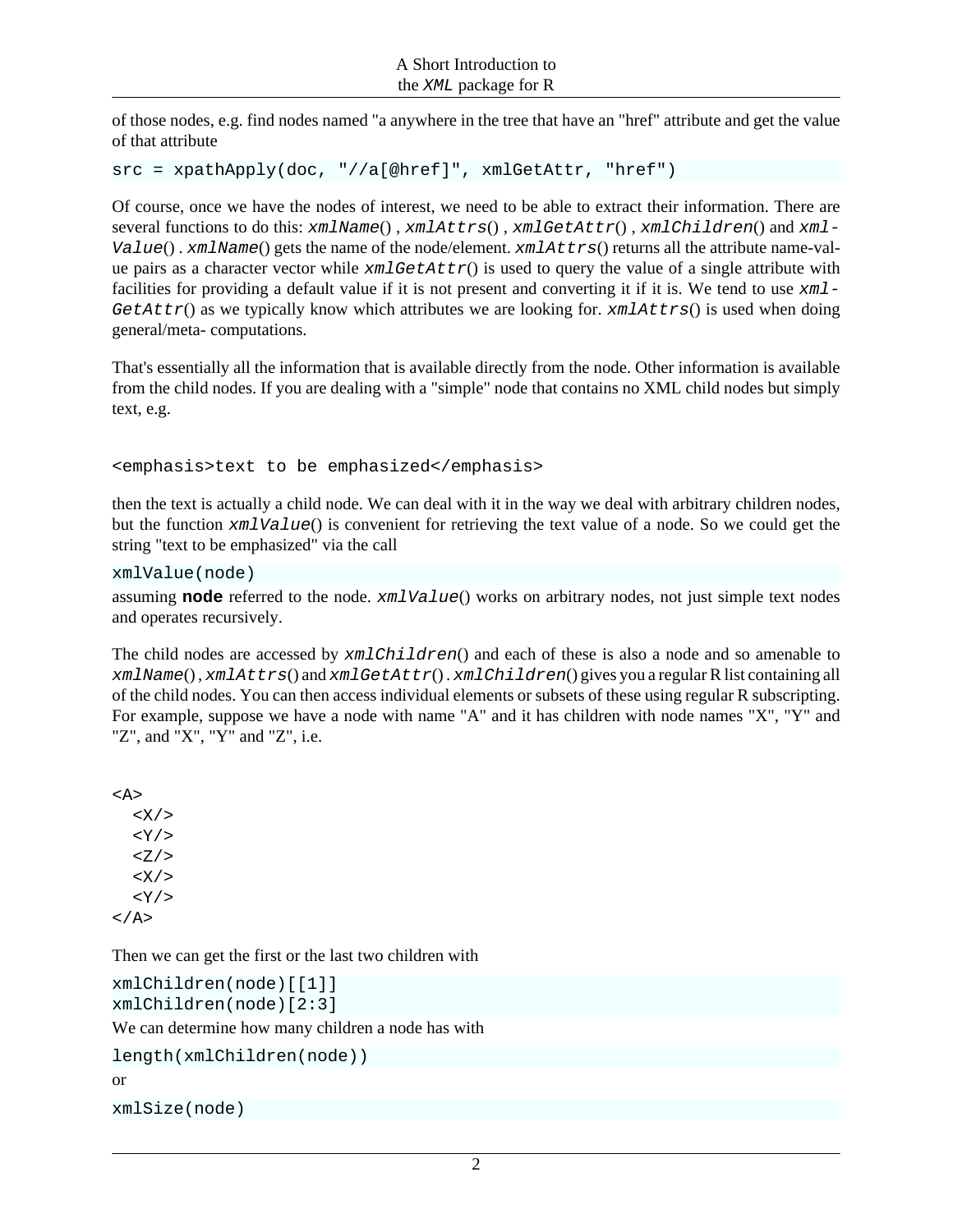You can also use names corresponding to the node names. Then we could get all the nodes named "Y" and "Z" with

```
xmlChildren(node)[c("Y", "Z")]
```
You can also index the children directly without having to use xmlChildren() to get the list first. For example, we can do the subsetting above more conveniently as

 $node[1:3]$ Similarly, we can use names directly

```
node[c("Y", "Z")]
```
We frequently apply the same operation on all the children, for example, get their class or get an attribute of each. We can do this as

```
sapply(xmlChildren(node), xmlGetAttr, "id")
```
but again, we can do it more tersely with either of the functions  $xmlApply()$  and  $xmlSApply()$ . So the above becomes

```
xmlSApply(node, xmlGetAttr, "id")
```
If you us  $xmlInternalTreeParse()$  (or  $xmlTreeParse()$ ,, useInternalNodes = TRUE), you will end up with "internal" nodes that are references to the C data structures representing nodes. Otherwise, you will end up with XML nodes represented as lists of lists in R. With the internal nodes, you can "walk" the tree by going up and sideways, not just down through the children. The function  $xmlParent()$ gets the parent node of an XML node, or returns **NULL**. You can use this to iteratively walk to the top of the tree

```
while(!is.null(node)) {
    node = xmlParent(node)
 }
```
Given a node, we can also use  $getSibling()$  to move sideways. This gets the next sibling to right or left of a particular node in the list if children.

#### **SAX & Event-driven parsing**

If you have a very large XML file, you probably want to use the xmlEventParse() function to parse the file. This is quite low-level and you have to provide functions that are invoked when the parser encounters events within the XML stream such as the start of a node, the end of a node, a text chunk, a processing instruction, and so on. There is no tree so you can't find the children of a node directly but your code has to remember where it is based on the open and close node event so that one can understand the hierarchy. This is a state machine and a quite different style of programming than that involved in pulling information out of a tree.

If you are lucky enough to be interested in reasonably-sized subsets of the tree, then you can use "branches" to make things a little simpler. Otherwise, you have to define handler functions for processing start and end of nodes, and maintain the state of where the parser is to make sense of the information. This is the most efficient way to read an XML file, but is not the simplest. So we tend to try to work with  $xmlTreeParse()$ unless we know that we have to deal with large data files.